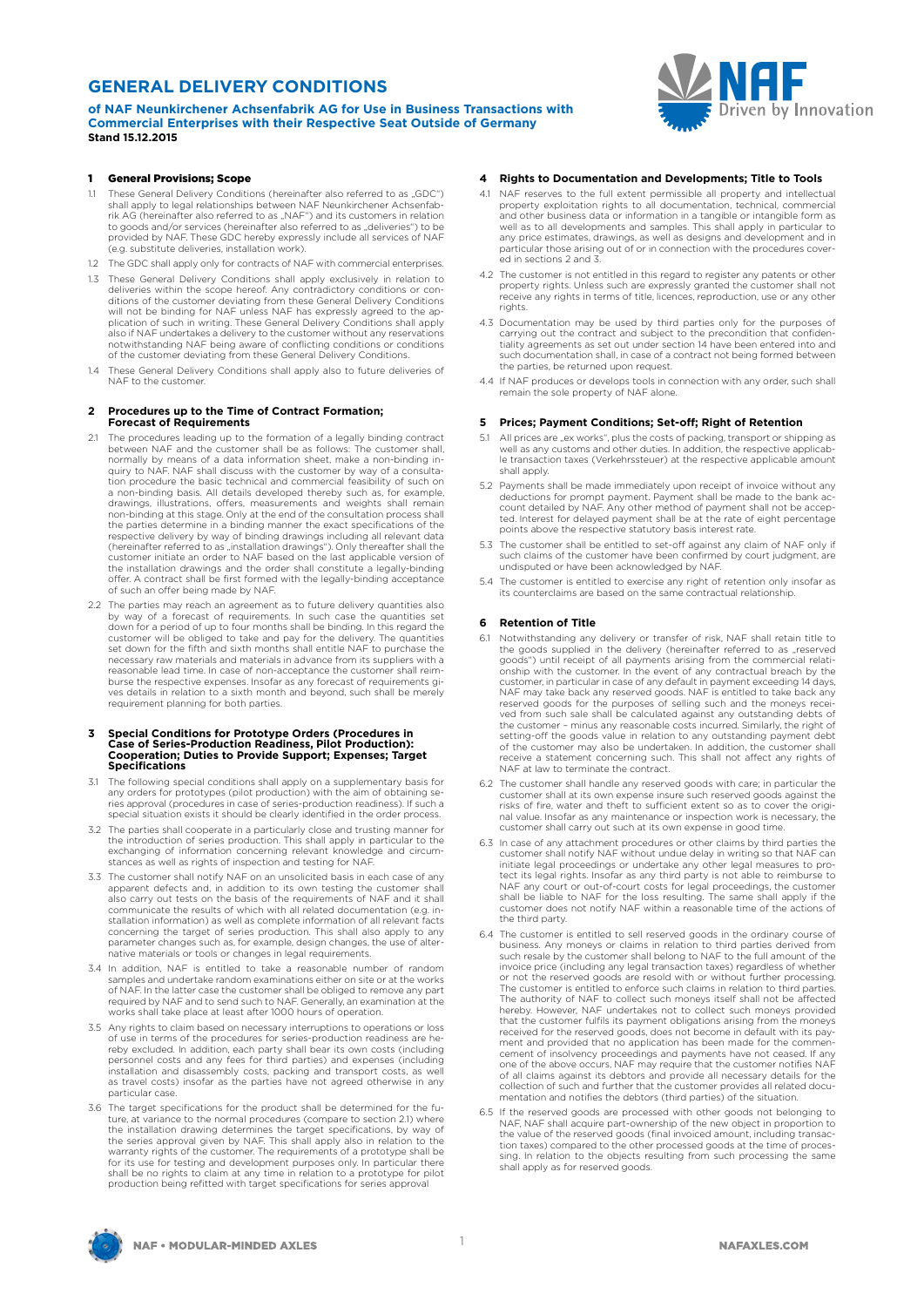### **GENERAL DELIVERY CONDITIONS**

**of NAF Neunkirchener Achsenfabrik AG for Use in Business Transactions with Commercial Enterprises with their Respective Seat Outside of Germany Stand 15.12.2015**

- 6.6 If the reserved goods are mixed with other goods not belonging to NAF, NAF shall acquire part-ownership of the new object in proportion to the value of the reserved goods (final invoiced amount, including transaction taxes) compared to the other mixed goods at the time of mixing. If such mixing is such that the object can be regarded as consisting mainly of the goods of the customer, it shall be deemed to have been agreed that the customer shall transfer to NAF a proportionate part-ownership. The customer shall protect the resulting sole ownership or part-ownership on behalf of NAF.
- 6.7 NAF hereby undertakes to release any of the securities available to it at<br>the request of the customer insofar as the value of the securities exceeds<br>any claims; the choice of which securities are to be released shall b at the discretion of NAF.

#### **7 Delivery Time; Default Delay in Delivery**

- 7.1 Delivery times provided by NAF shall commence to run only after all technical questions have been clarified. The customer must provide support for such clarification.
- 7.2 Any duty of compliance with a delivery time of NAF is also subject to timely and correct completion of duties and obligations by the customer. In particular, the customer shall provide support for any delivery and in-form NAF within a reasonable time concerning any obstacles to delivery within the sphere of the customer. Any legal right to plea on the basis of the contract obligations not being fulfilled shall be reserved.
- 7.3 A delivery time shall be deemed to have complied with if, before the expiry of such time, the delivery is notified to the customer as being ready for shipping and made available for loading.
- 7.4 In the event of non-compliance with any delivery time resulting from force majeure including any obstacles, accidents or disruptions which, notwithstanding exercising the necessary due care, cannot be avoided, the de-<br>livery time shall be extended to a reasonable extent accordingly. Force<br>majeure act of any sovereign, failure to issue necessary export permits, epidemic, strike or lock-out, shortage of raw materials, lack of transport capacity, power outages or natural events. NAF shall notify the customer in writing of any such force majeure event preventing delivery without undue delay. The same shall apply in the case of the ending of the obstacle to delivery.
- 7.5 If in the agreed delivery a special performance time is fixed or if any delay in delivery for which NAF is responsible entitles the customer to decla-re that its interest in a continued performance of the contract no longer exists, NAF undertakes – insofar as the customer can credibly demonstra-te that actual damage has occurred within a reasonable period of time – to pay lump sum compensation. This shall be 0.5 % of the value of the deli-very or part thereof for each completed week of default delay by NAF, but totalling no more than a maximum amount of 5 % of the respective value.
- 7.6 Otherwise, in the event of delayed delivery any other rights of the customer to compensation as a result of the delay or in lieu of performance beyond those limits set out in section 7.5 above are hereby excluded. This shall not apply insofar as NAF would be liable under the provisions of mandatory law.
- 7.7 Insofar as, in accordance with the provisions of law related to delays in delivery by NAF, the customer has a right to withdraw from the contract (Rücktritt), the exercise of such right of withdrawal shall require the custo-mer to notify NAF within a reasonable period of time of the successful delivery that it intends to withdraw.

#### **8 Transfer of Risk; Part Deliveries; Packing**

- 8.1 The risk of any accidental damage or accidental loss of a delivery shall transfer to the customer upon the making available of the delivery for loading at the works of NAF and successful notification of its readiness for shipping. This shall also apply if any part-deliveries are made, if NAF bears any shipping costs or undertakes other performance (e.g. supply or erection) or any duties of support (scheduling coordination in transport or support in unloading).
- 8.2 If so requested by the customer, NAF shall arrange at the expense of the customer for shipping insurance for deliveries. No changes to the transfer of risk under section 8.1 shall take place as a result.
- 8.3 NAF is entitled to check on compliance with the safety requirements at law for transport and if necessary to hold back any transport. In such case the customer is not entitled to make any claims against NAF unless the holding back of the transport was without justification and NAF should have been aware of such.
- 8.4 NAF is entitled to make part-deliveries insofar as such is reasonable for the customer.
- 8.5 Transport packing and other packing in accordance with the requirements of the Packaging Regulations (Verpackungsverordnung) will not be taken back

#### **9 Procedures for Making a Complaint (Notice of Defect); Defect Liability**

9.1 Any rights of the customer to claim on the basis of defects in the goods is subject to the condition that the customer inspects the goods having regard to the normal commercial practices and the requirements of mandatory law as soon as possible after delivery and the transfer of risk having regard to the circumstances. The customer is not entitled to make any claim for a defect if such is not notified to NAF within a reasonable time



after the defect has been detected or should have been detected. After the expiry of this period for the making of a claim, the customer shall be entitled to lodge a claim for the defect only if NAF has acted so as to grossly breach the contract (grob vertragswidrig) or contrary to the principles of good faith (Treu und Glauben).

- 9.2 Before exercising any rights to claim for defects the customer shall initially check carefully as to whether the apparent defect is caused by circum-stances within the customers control or whether such is in fact a defect. In the latter case, the parties shall agree, if possible, as to whether a defect in<br>fact exists. If any notice of defect is unjustified, NAF is entitled to claim com-<br>pensation from the customer for any expenses it incurs in
- 9.3 The right to claim for defects shall not exist in relation to any matters which a) are caused by measures or designs which the customer has expressly required or,
	- b) are caused by incorrect installation or connections or incorrect storage or, c) relate to materials or products which the customer has made available
	- or in relation to which the use has been expressly required by the customer notwithstanding information to the contrary from NAF.

#### **A defect shall not exist if,**

- a) there is only a minor deviation from the agreed quality or,
- b) there is only a minor limitation of usability or,
- c) such is the result of normal wear and tear

There shall be no right to claim for defects in cases of damage resulting from defective or careless use, excessive stress, overloading, unsuitable equipment, defective construction work, unsuitable subsoil or on the basis of any other influences which have not been taken into account in the contract.

In the event that the customer or any third party undertakes improper changes or maintenance work there shall also be no right to claim for defects for such matters or the resulting consequences thereof.

- 9.4 Insofar as a defect exists, NAF may at its choice and within a reasonable period provide supplementary performance (Nacherfüllung) in the form of a rectification of defect or it may supply a new, defect-free object. NAF shall also bear the costs, and in particular those related to transport, road, work and material necessary for the purposes of the supplementary per-formance insofar as such are not increased by the delivered objects being subsequently transported to another place other than the premises of the customer; this is not the case if such transport corresponds with intended use. In terms of any supplementary performance, NAF is not obliged to bear the costs of installation or removal of any defective delivery.
- 9.5 The customer shall, insofar as it is reasonable for it to do so, provide technical support for any supplementary performance by NAF. In particu-<br>lar, the customer shall advise of any technical peculiarities or special risks<br>(e.g. during removal or installation) which may result from the process or connection of the delivery by the customer. If necessary, the customer shall make available to NAF technical personnel of the customer or subcontracted third parties for the purposes of giving advice.
- 9.6 Notwithstanding sections 9.4 and 9.5 and the procedures set out therein, the customer may after receiving the written approval of NAF, undertake any rectification of a defect itself. NAF shall regularly provide such approval if the customer has sufficient personnel trained by NAF on site. In addition, the customer must comply with any repair instructions provided by NAF. In such case NAF shall bear only those necessary work and material costs at conditions to be agreed and shall make available any necessary spare parts at no charge. Transport costs and road costs shall in such case not be borne by NAF. The costs of installation or removal of any defective delivery shall also not be borne in such case by NAF. The customer shall document any defect and its rectification in a comprehensible manner and provide NAF without any limitation and at any time information as to the determined cause of the defect and shall further provide information as to all of the circumstances connected with the defect and its rectification.<br>This includes a right to test any parts removed at the works of NAF as well<br>as on-site inspections. In addition, NAF is entitled to send its own yees to the defect rectification procedures or specific stages thereof.
- 9.7 In the event that any supplementary performance to which the customer is entitled is not successful and NAF is not at fault in this regard, the customer is, at the customer's discretion, entitled to a reduction of price (Minde-rung) or to withdraw from the contract subject to the following limitations. The customer may withdraw from the contract on the basis of a defect only if the contract breach is the result of a defect which is of material significance for the customer and NAF was aware of or should have been<br>aware of such. However, the customer shall not be entitled to withdraw<br>from the contract if it does not notify NAF of the withdrawal from the<br>contract the defect or should have become aware of the defect or after the expiry of the time for the rectification of the defect or the undertaking of supplementary performance in accordance with paragraph 1 of this section. This loss of a right to withdraw shall not apply if NAF acts so as to grossly breach the contract or contrary to the principles of good faith.
- 9.8 Any rights of the customer to claims for damages shall be excluded insofar as and to the extent that NAF is not liable on the basis of mandatory law to also pay damages.
- 9.9 Insofar as the customer, as a result of a defect in an object supplied by NAF, is made subject to any third party claims, the right of the customer to claim recourse from NAF shall exist only insofar as the customer has agreed with its buyer to conditions that do not exceed the legal rights of

**NAF • MODULAR-MINDED AXLES**